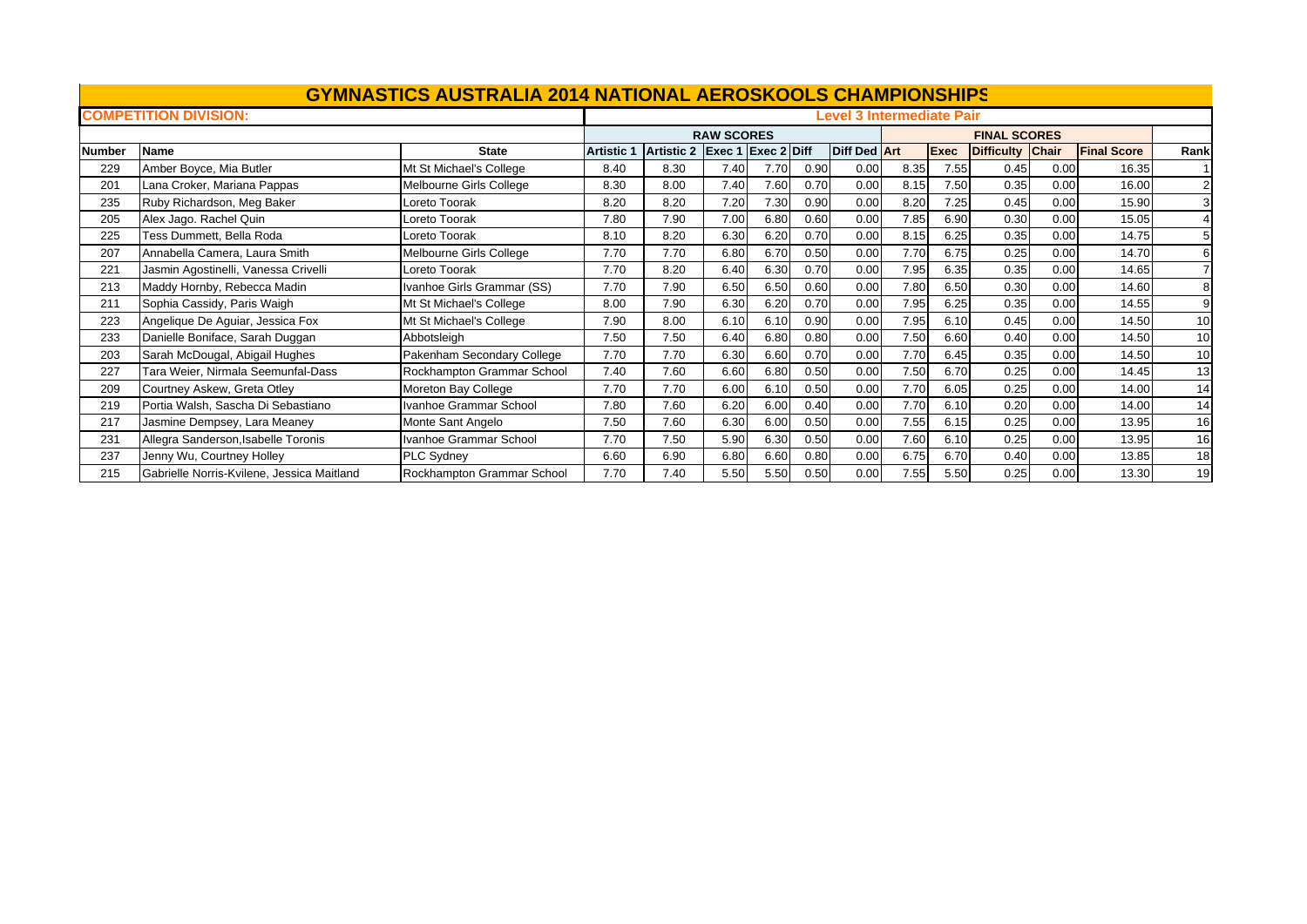|               |                                              | <b>GYMNASTICS AUSTRALIA 2014 NATIONAL AEROSKOOLS CHAMPIONSHIPS</b> |                   |                               |                   |      |      |              |                     |             |                     |      |                    |              |
|---------------|----------------------------------------------|--------------------------------------------------------------------|-------------------|-------------------------------|-------------------|------|------|--------------|---------------------|-------------|---------------------|------|--------------------|--------------|
|               | <b>COMPETITION DIVISION:</b>                 |                                                                    |                   |                               |                   |      |      |              | Level 3 Senior Trio |             |                     |      |                    |              |
|               |                                              |                                                                    |                   |                               | <b>RAW SCORES</b> |      |      |              |                     |             | <b>FINAL SCORES</b> |      |                    |              |
| <b>Number</b> | Name                                         | <b>State</b>                                                       | <b>Artistic 1</b> | Artistic 2 Exec 1 Exec 2 Diff |                   |      |      | Diff Ded Art |                     | <b>Exec</b> | Difficulty Chair    |      | <b>Final Score</b> | Rank         |
| 204           | Stephiane Bini, Zoe Athanitis, Vanessa Plumb | Catholic Ladies College                                            | 7.30              | 7.20                          | 6.30              | 6.60 | 0.20 | 0.00         | 7.25                | 6.45        | 0.10                | 0.00 | 13.80              |              |
| 202           | Meggan Kamsler, Laura Green, Cicely Brown    | Abbotsleigh                                                        | 7.00              | 7.20                          | 5.70              | 5.80 | 0.20 | 0.00         | 7.10                | 5.75        | 0.10                | 0.00 | 12.95              | $\mathbf{2}$ |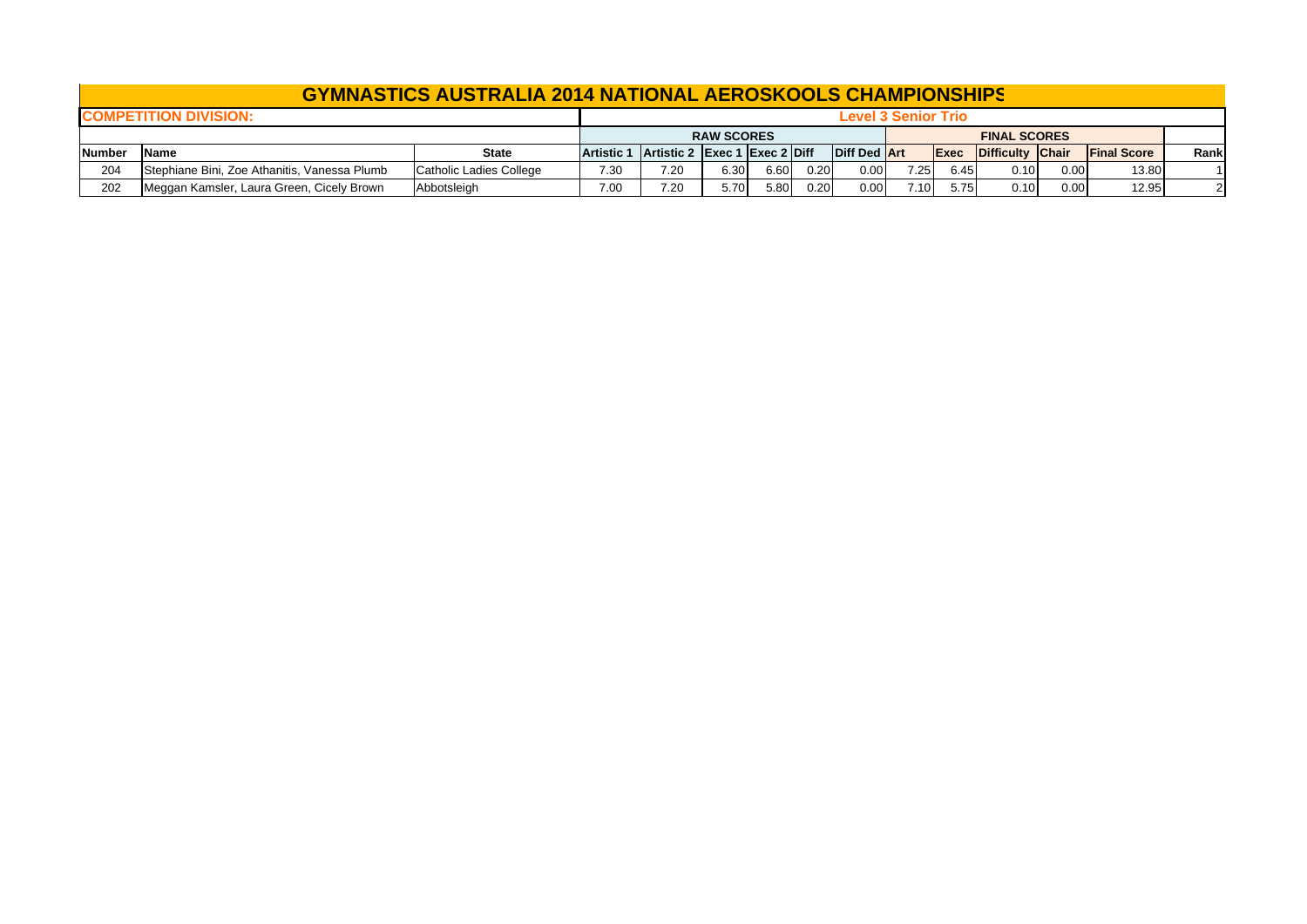|               |                                                                                                 | <b>GYMNASTICS AUSTRALIA 2014 NATIONAL AEROSKOOLS CHAMPIONSHIPS</b> |                   |                               |                   |      |      |                             |      |             |                     |      |                    |      |
|---------------|-------------------------------------------------------------------------------------------------|--------------------------------------------------------------------|-------------------|-------------------------------|-------------------|------|------|-----------------------------|------|-------------|---------------------|------|--------------------|------|
|               | <b>COMPETITION DIVISION:</b>                                                                    |                                                                    |                   |                               |                   |      |      | <b>Level 3 Junior Group</b> |      |             |                     |      |                    |      |
|               |                                                                                                 |                                                                    |                   |                               | <b>RAW SCORES</b> |      |      |                             |      |             | <b>FINAL SCORES</b> |      |                    |      |
| <b>Number</b> | Name                                                                                            | <b>State</b>                                                       | <b>Artistic 1</b> | Artistic 2 Exec 1 Exec 2 Diff |                   |      |      | <b>Diff Ded Art</b>         |      | <b>Exec</b> | Difficulty Chair    |      | <b>Final Score</b> | Rank |
| 241           | Eliza Casey, Kiersten Sorensen, Mieka Dalal, Tiah<br>Brown, Sophie Hasker                       | Firbank Grammar School- Turner House                               | 8.50              | 8.10                          | 6.10              | 6.00 | 0.30 | 0.00                        | 8.30 | 6.05        | 0.15                | 0.00 | 14.50              |      |
| 255           | Adara Cervi, Clarie Barber, Victoria, Karnaros,<br>Olivia Fanning, Imogen Honey, Danielle Roode | Firbank Grammar- Sandringham                                       | 8.30              | 8.10                          | 5.80              | 6.10 | 0.50 | 0.00                        | 8.20 | 5.95        | 0.25                | 0.00 | 14.40              |      |
| 239           | Kayleigh Horan, Georgia Maloney, Sarah Galea,<br>Annalyce Alexander                             | Romsey Primary School                                              | 7.70              | 7.50                          | 6.20              | 6.50 | 0.70 | 0.00                        | 7.60 | 6.35        | 0.35                | 0.00 | 14.30              |      |
| 259           | Alex Feenstra, Emilie McKenna, Mia<br>Giamopoulos, Sahani Bhalla                                | Ivanhoe Grammar School                                             | 7.70              | 7.90                          | 5.90              | 6.10 | 0.40 | 0.00                        | 7.80 | 6.00        | 0.20                | 0.00 | 14.00              |      |
| 245           | Syliva Gammon, Ava O'orsogna, Caitlin<br>Storm, Amelia Simeone                                  | Clifton Hill Primary School                                        | 8.30              | 7.80                          | 5.20              | 5.60 | 0.40 | 0.00                        | 8.05 | 5.40        | 0.20                | 0.00 | 13.65              |      |
| 251           | Sophie Tyrrell, Claudia Cox, Brooke Connell, Tara<br>Booth, Kaho Hirosako                       | Firbank Grammar School-Turner House                                | 8.10              | 7.90                          | 5.40              | 5.60 | 0.20 | 0.00                        | 8.00 | 5.50        | 0.10                | 0.00 | 13.60              |      |
| 243           | Mia Ciciulla, Annabelle Paynter, Grace Larkan,<br>Lauren Kulesza, Audrey Pascoe                 | Firbank Grammar School- Turner House                               | 8.00              | 7.80                          | 5.70              | 5.40 | 0.10 | 0.00                        | 7.90 | 5.55        | 0.05                | 0.00 | 13.50              |      |
| 253           | Tasha Sampieri, Tess Hewitson, Bridget Lefoe,<br><b>Charlize Wright</b>                         | St Louis De Montforts Aspendale                                    | 7.80              | 7.70                          | 5.80              | 5.40 | 0.30 | 0.00                        | 7.75 | 5.60        | 0.15                | 0.00 | 13.50              |      |
| 249           | Lucy Taliadoros, Lucy Anderson, Abby Fischer,<br>Zoe Adam-Gedge                                 | Firbank Grammar School- Turner House                               | 8.20              | 7.80                          | 5.20              | 5.60 | 0.10 | 0.00                        | 8.00 | 5.40        | 0.05                | 0.00 | 13.45              |      |
| 247           | De-arne Baker, Lara Paroissien, Olivia Rundle,<br>Lily Robinson                                 | Firbank Grammar- Sandringham                                       | 7.70              | 7.50                          | 5.20              | 5.50 | 0.40 | 0.00                        | 7.60 | 5.35        | 0.20                | 0.00 | 13.15              | 10   |
| 257           | Zoe White, Evelyn Hiscock, Mikayla Beasley,<br>Maggie Shannon, Jess Bowen                       | Firbank Grammar School- Turner House                               | 7.80              | 7.60                          | 5.00              | 5.40 | 0.10 | 0.00                        | 7.70 | 5.20        | 0.05                | 0.00 | 12.95              | 11   |

 $\mathbb{R}$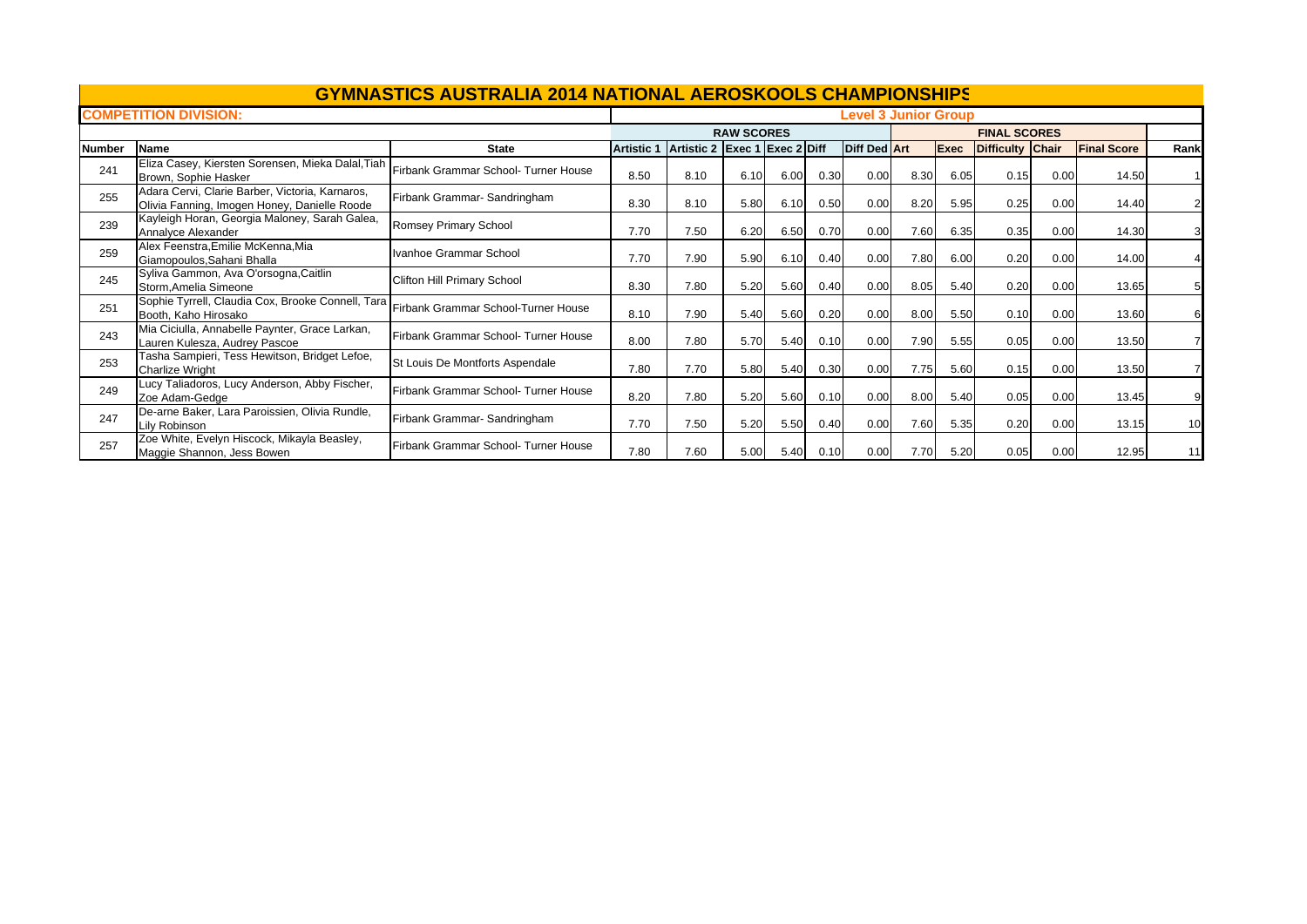|               |                                                                                      | <b>GYMNASTICS AUSTRALIA 2014 NATIONAL AEROSKOOLS CHAMPIONSHIPS</b> |  |                               |      |      |      |                      |      |                     |                  |      |                    |      |
|---------------|--------------------------------------------------------------------------------------|--------------------------------------------------------------------|--|-------------------------------|------|------|------|----------------------|------|---------------------|------------------|------|--------------------|------|
|               | <b>COMPETITION DIVISION:</b>                                                         |                                                                    |  |                               |      |      |      | Level 4 Junior Group |      |                     |                  |      |                    |      |
|               |                                                                                      |                                                                    |  | <b>RAW SCORES</b>             |      |      |      |                      |      | <b>FINAL SCORES</b> |                  |      |                    |      |
| <b>Number</b> | <b>State</b><br><b>Name</b>                                                          |                                                                    |  | Artistic 2 Exec 1 Exec 2 Diff |      |      |      | <b>Diff Ded Art</b>  |      | <b>Exec</b>         | Difficulty Chair |      | <b>Final Score</b> | Rank |
| 206           | Sarah Park, Annabelle Mitchell, Sophie<br>Moreton Bay College<br>Wormald, Lucy Bowen |                                                                    |  | 7.50                          | 5.60 | 5.90 | 1.60 | 0.00                 | 7.65 | 5.75                | 0.80             | 0.00 | 14.20              |      |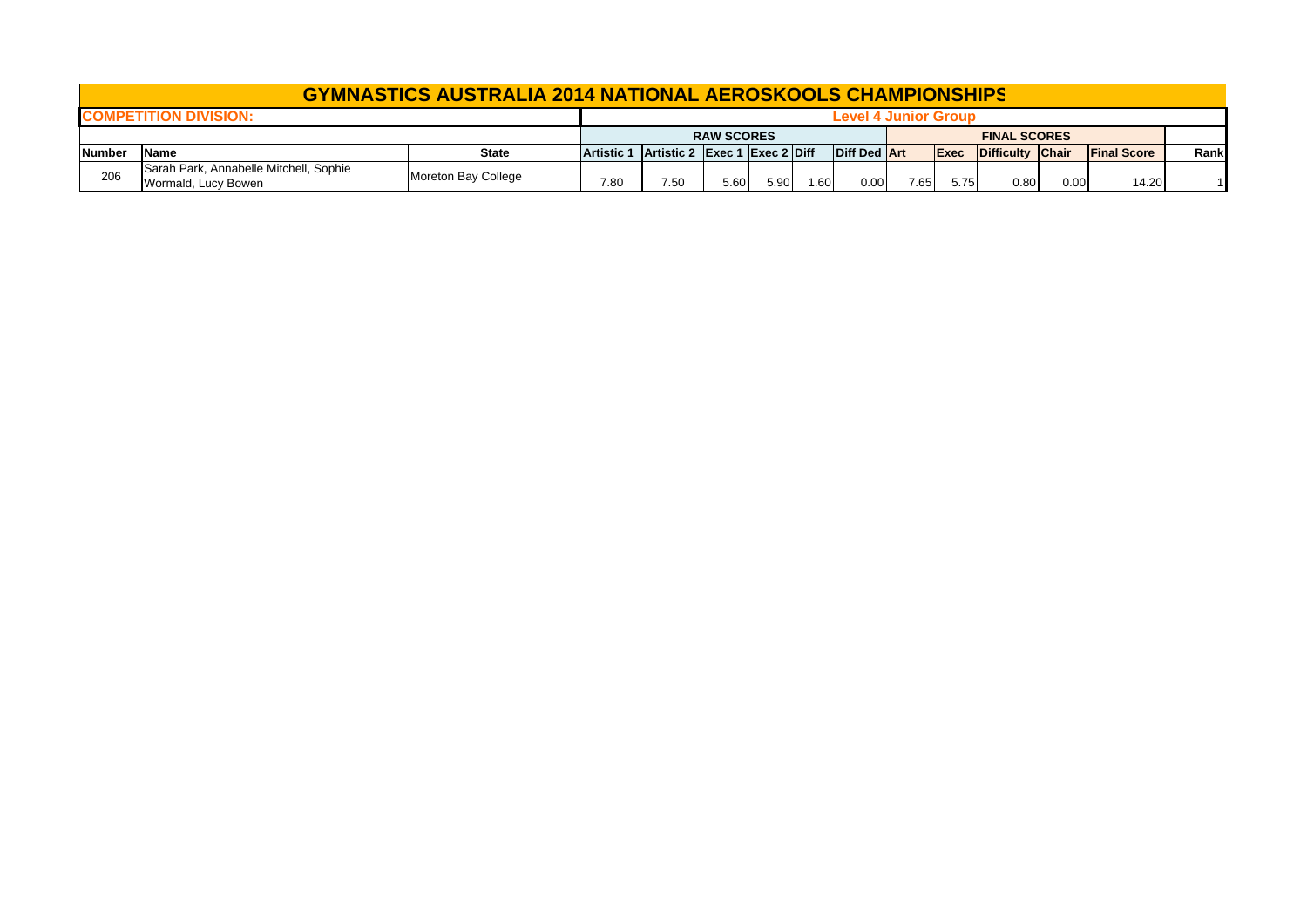|               |                                       | <b>GYMNASTICS AUSTRALIA 2014 NATIONAL AEROSKOOLS CHAMPIONSHIPS</b> |                   |                               |                   |      |      |                     |                            |             |                     |      |                    |      |
|---------------|---------------------------------------|--------------------------------------------------------------------|-------------------|-------------------------------|-------------------|------|------|---------------------|----------------------------|-------------|---------------------|------|--------------------|------|
|               | <b>COMPETITION DIVISION:</b>          |                                                                    |                   |                               |                   |      |      |                     | <b>Level 4 Senior Pair</b> |             |                     |      |                    |      |
|               |                                       |                                                                    |                   |                               | <b>RAW SCORES</b> |      |      |                     |                            |             | <b>FINAL SCORES</b> |      |                    |      |
| <b>Number</b> | Name                                  | <b>State</b>                                                       | <b>Artistic 1</b> | Artistic 2 Exec 1 Exec 2 Diff |                   |      |      | <b>Diff Ded Art</b> |                            | <b>Exec</b> | Difficulty Chair    |      | <b>Final Score</b> | Rank |
| 210           | Mia Harawitsidis, Audrey Walsh        | Ivanhoe Grammar School                                             | 7.70              | 7.80                          | 7.40              | 7.40 | 1.30 | 0.00                | 7.75                       | 7.40        | 0.65                | 0.00 | 15.80              |      |
| 214           | Stacey Steane, Tinel Klaumanns-Moller | Heathdale Christian College                                        | 7.80              | 7.30                          | 7.40              | 7.20 | 1.20 | 0.00                | 7.55                       | 7.30        | 0.60                | 0.00 | 15.45              |      |
| 218           | Lucy Reid, Whitney Doyle              | Rockhampton Grmmar School                                          | 7.80              | 7.30                          | 7.10              | 6.80 | 0.50 | 0.00                | 7.55                       | 6.95        | 0.25                | 0.20 | 14.55              |      |
| 208           | Bridget Murray, Madeline Urquhart     | Monte Sant Angelo                                                  | 7.40              | 7.30                          | 6.50              | 6.20 | 0.90 | 0.00                | 7.35                       | 6.35        | 0.45                | 0.20 | 13.95              |      |
| 212           | Telisha Postans, Sanjana Alex         | Our Lady of Mercy College                                          | 7.50              | 7.70                          | 6.10              | 6.00 | 0.70 | 0.00                | 7.60                       | 6.05        | 0.35                | 0.20 | 13.80              |      |
| 216           | Taliah Postans, Michaela Marinucci    | Our Lady of Mercy College                                          | 7.20              | 6.70                          | 5.10              | 4.90 | 0.70 | 0.00                | 6.95                       | 5.00        | 0.35                | 0.20 | 12.10              |      |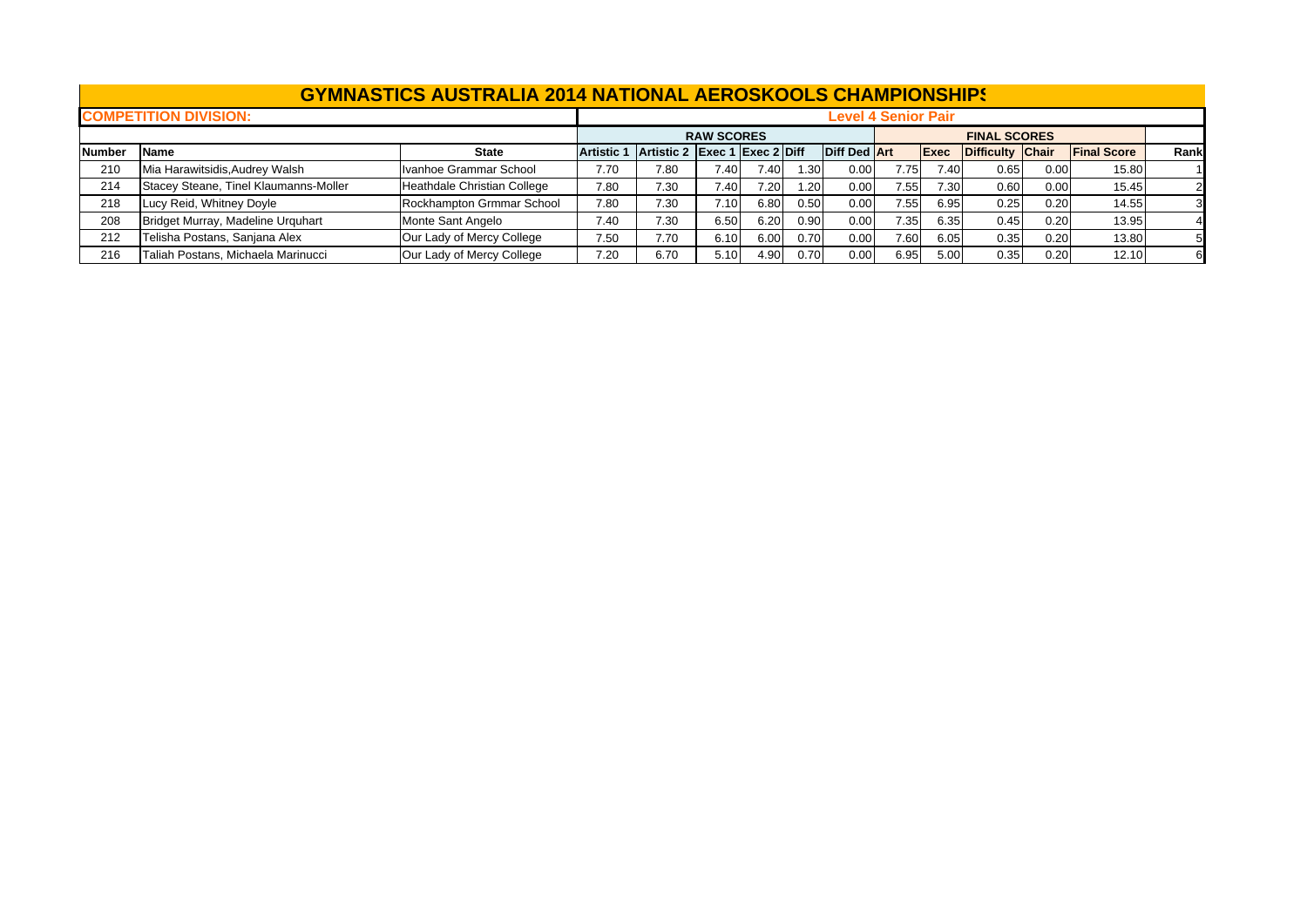|        |                                                                                                      | <b>GYMNASTICS AUSTRALIA 2014 NATIONAL AEROSKOOLS CHAMPIONSHIPS</b> |                   |                               |                   |      |      |                                   |      |      |                     |      |                    |      |
|--------|------------------------------------------------------------------------------------------------------|--------------------------------------------------------------------|-------------------|-------------------------------|-------------------|------|------|-----------------------------------|------|------|---------------------|------|--------------------|------|
|        | <b>COMPETITION DIVISION:</b>                                                                         |                                                                    |                   |                               |                   |      |      | <b>Level 4 Intermediate Group</b> |      |      |                     |      |                    |      |
|        |                                                                                                      |                                                                    |                   |                               | <b>RAW SCORES</b> |      |      |                                   |      |      | <b>FINAL SCORES</b> |      |                    |      |
| Number | <b>Name</b>                                                                                          | <b>State</b>                                                       | <b>Artistic 1</b> | Artistic 2 Exec 1 Exec 2 Diff |                   |      |      | <b>Diff Ded Art</b>               |      | Exec | Difficulty Chair    |      | <b>Final Score</b> | Rank |
| 230    | Sinead (Gemma) Wise, Sophie Jeffery, Olivia Morrissey, Emma<br>Croker                                | Melbourne Girls' College                                           | 7.50              | 7.50                          | 6.80              | 6.60 | 1.30 | 0.00                              | 7.50 | 6.70 | 0.65                | 0.00 | 14.85              |      |
| 228    | Lucy Carozza, Ashlee Lucas, Gemma Morris, Alexia Pereira,<br>Ghielaina Waigh                         | Mt St Michael's College                                            | 7.90              | 7.90                          | 6.40              | 6.60 | 1.10 | 0.00                              | 7.90 | 6.50 | 0.55                | 0.20 | 14.75              |      |
| 222    | Emma Craig, Madeline Holder, Abbey O'Keeffe, Ellie Wyatt                                             | Mt St Michael's College                                            | 7.40              | 7.30                          | 6.90              | 6.50 | 0.90 | 0.00                              | 7.35 | 6.70 | 0.45                | 0.00 | 14.50              |      |
| 224    | Barbara Levoyannis, Sam Horawitsidis, Charly Rouch, Sophie<br><b>Brasacchio</b>                      | Ivanhoe Grammar School                                             | 7.80              | 7.30                          | 6.70              | 6.70 | 0.50 | 0.00                              | 7.55 | 6.70 | 0.25                | 0.00 | 14.50              |      |
| 226    | Chloe Hazeldine, Bridget MacFarlane, Lauren Flanagan, Zoe<br>Mullanger, Taija Evers, Madison Henwood | Ringwood Secondary College                                         | 7.40              | 7.70                          | 6.50              | 6.70 | 0.60 | 0.00                              | 7.55 | 6.60 | 0.30                | 0.00 | 14.45              |      |
| 220    | Jess Gurnett-Duffus, Isabelle Holder, Sophia Thannhauser,<br><b>Madison Wolton</b>                   | Mt St Michael's College                                            | 7.70              | 7.80                          | 5.80              | 5.90 | 0.90 | 0.00                              | 7.75 | 5.85 | 0.45                | 0.00 | 14.05              | 61   |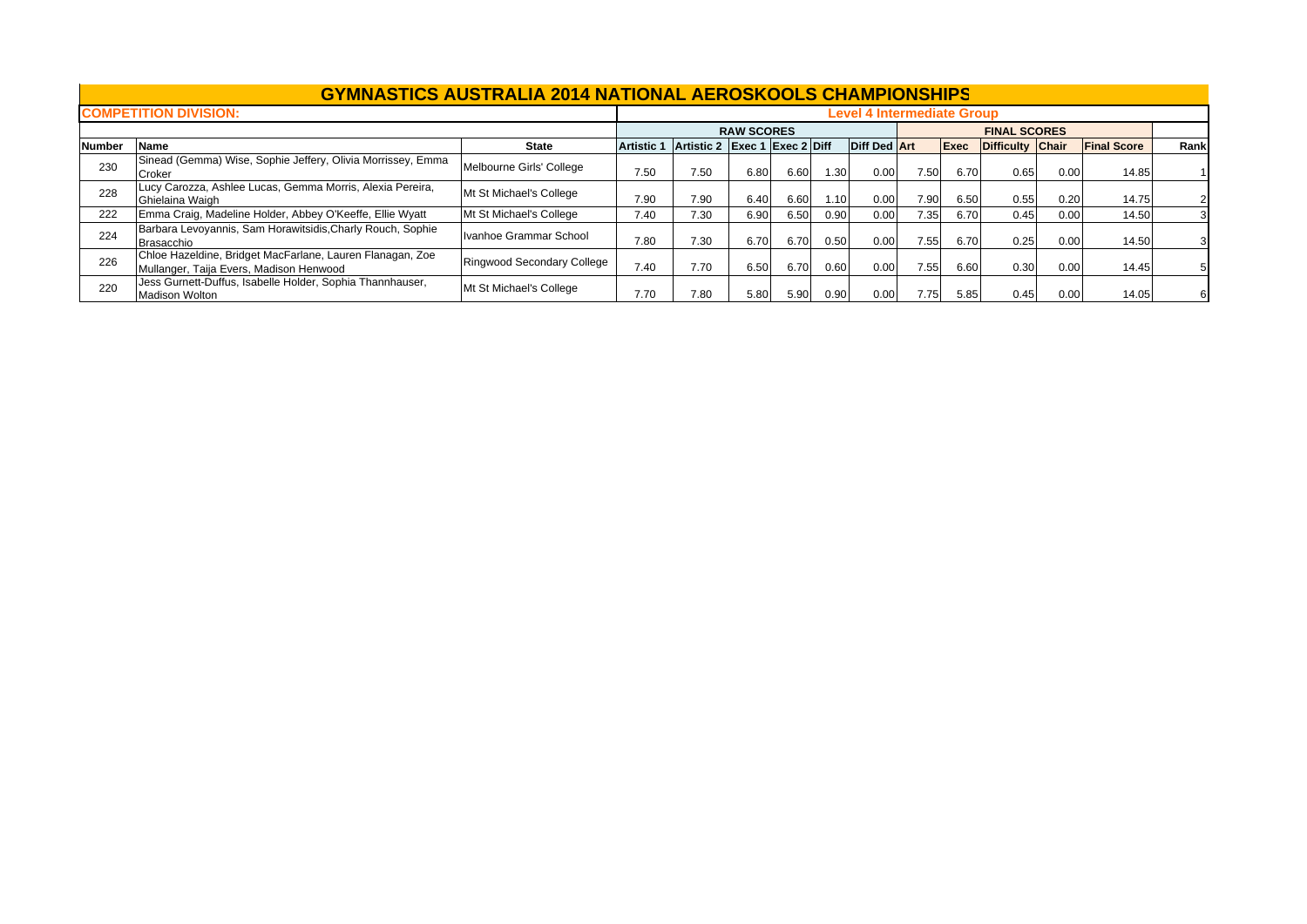|               |                                                 | <b>GYMNASTICS AUSTRALIA 2014 NATIONAL AEROSKOOLS CHAMPIONSHIPS</b> |                                          |      |                   |      |      |                     |                            |      |                     |      |                    |      |
|---------------|-------------------------------------------------|--------------------------------------------------------------------|------------------------------------------|------|-------------------|------|------|---------------------|----------------------------|------|---------------------|------|--------------------|------|
|               | <b>COMPETITION DIVISION:</b>                    |                                                                    |                                          |      |                   |      |      |                     | <b>Level 4 Senior Trio</b> |      |                     |      |                    |      |
|               |                                                 |                                                                    |                                          |      | <b>RAW SCORES</b> |      |      |                     |                            |      | <b>FINAL SCORES</b> |      |                    |      |
| <b>Number</b> | <b>Name</b>                                     | <b>State</b>                                                       | Artistic 1 Artistic 2 Exec 1 Exec 2 Diff |      |                   |      |      | <b>Diff Ded Art</b> |                            | Exec | Difficulty Chair    |      | <b>Final Score</b> | Rank |
| 240           | Nicola Auret, Brooke Dean, Kenja Wilson         | Moreton Bay College                                                | 8.00                                     | 7.90 | 6.30              | 6.80 | 1.40 | 0.00                | 7.95                       | 6.55 | 0.70                | 0.00 | 15.20              |      |
| 232           | Ashtyn Gloury, Brooke Healy, Kayla Mandolfo     | <b>Essendon Kelior College</b>                                     | 7.30                                     | 7.50 | 6.90              | 6.60 | 0.50 | 0.00                | 7.40                       | 6.75 | 0.25                | 0.00 | 14.40              |      |
| 236           | Ishka Perscott, Julia Boysen, Isabella Perez    | Siena College                                                      | 7.80                                     | 7.70 | 6.50              | 6.20 | 0.60 | 0.00                | 7.75                       | 6.35 | 0.30                | 0.00 | 14.40              |      |
| 238           | Abby Becconsall, Jessica Vrquhart, Jessica Dick | St Teresa's Catholic College                                       | 7.90                                     | 7.80 | 6.10              | 6.00 | 1.10 | 0.00                | 7.85                       | 6.05 | 0.55                | 0.20 | 14.25              |      |
| 234           | Gemma McManus, Stephanie Batten, Nathalie Utton | Our Lady of Mercy College                                          | 7.50                                     | 7.40 | 6.30              | 6.30 | 0.80 | 0.00                | 7.45                       | 6.30 | 0.40                | 0.00 | 14.15              |      |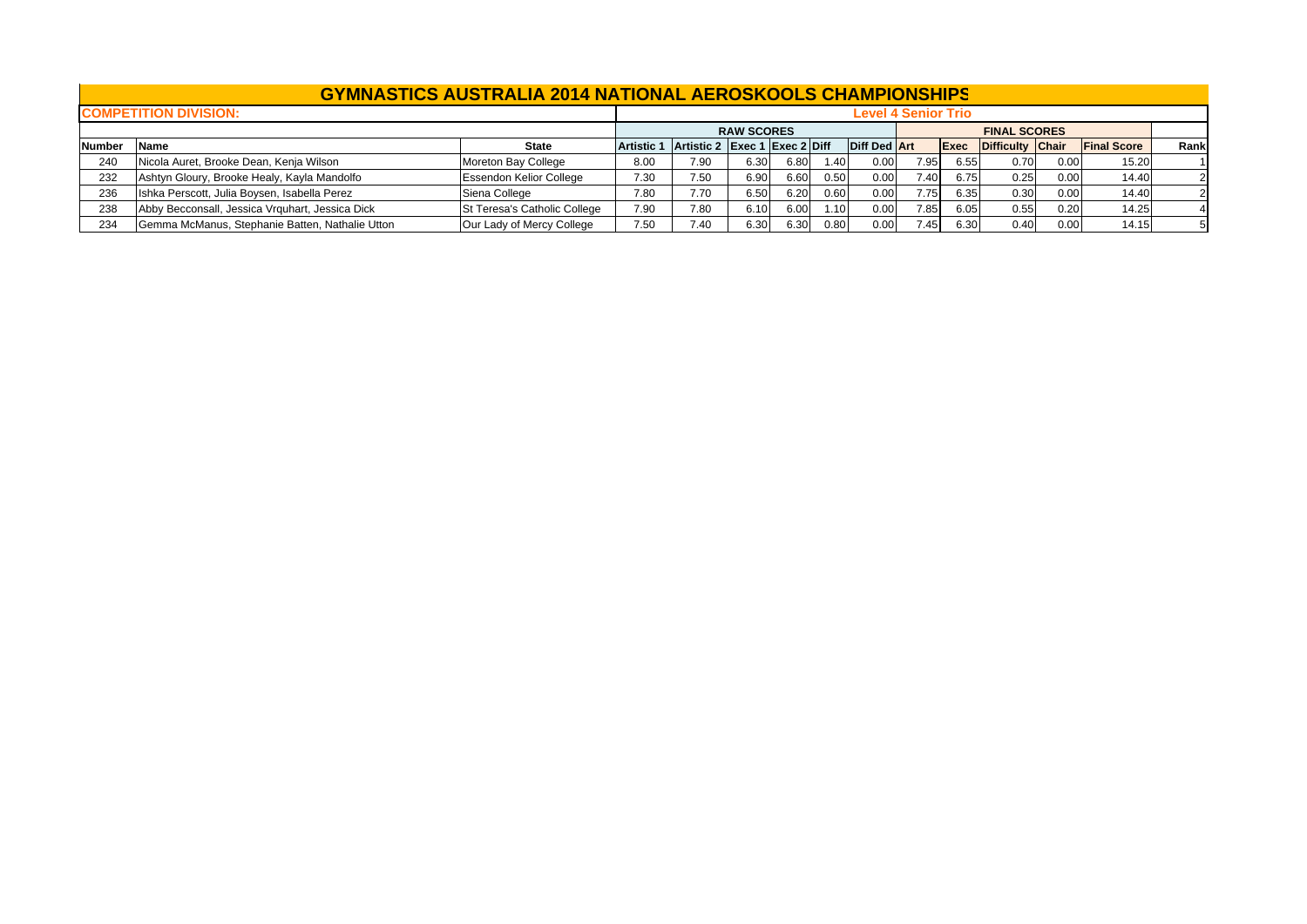|        | <b>GYMNASTICS AUSTRALIA 2014 NATIONAL AEROSKOOLS CHAMPIONSHIPS</b> |                     |                   |                               |                   |      |      |                     |                     |      |                     |      |                    |      |
|--------|--------------------------------------------------------------------|---------------------|-------------------|-------------------------------|-------------------|------|------|---------------------|---------------------|------|---------------------|------|--------------------|------|
|        |                                                                    |                     |                   |                               |                   |      |      |                     | Level 5 Junior Trio |      |                     |      |                    |      |
|        |                                                                    |                     |                   |                               | <b>RAW SCORES</b> |      |      |                     |                     |      | <b>FINAL SCORES</b> |      |                    |      |
| Number | <b>IName</b>                                                       | <b>State</b>        | <b>Artistic 1</b> | Artistic 2 Exec 1 Exec 2 Diff |                   |      |      | <b>Diff Ded Art</b> |                     | Exec | Difficulty Chair    |      | <b>Final Score</b> | Rank |
| 242    | Hayley Irvin, Cailtin Pritchett, Emily Hudson                      | Moreton Bay College | 7.40              | 7.80                          | 6.70              | 6.80 | 2.10 | 0.00                | 7.60                | 6.75 | 1.05                | 0.00 | 15.40              |      |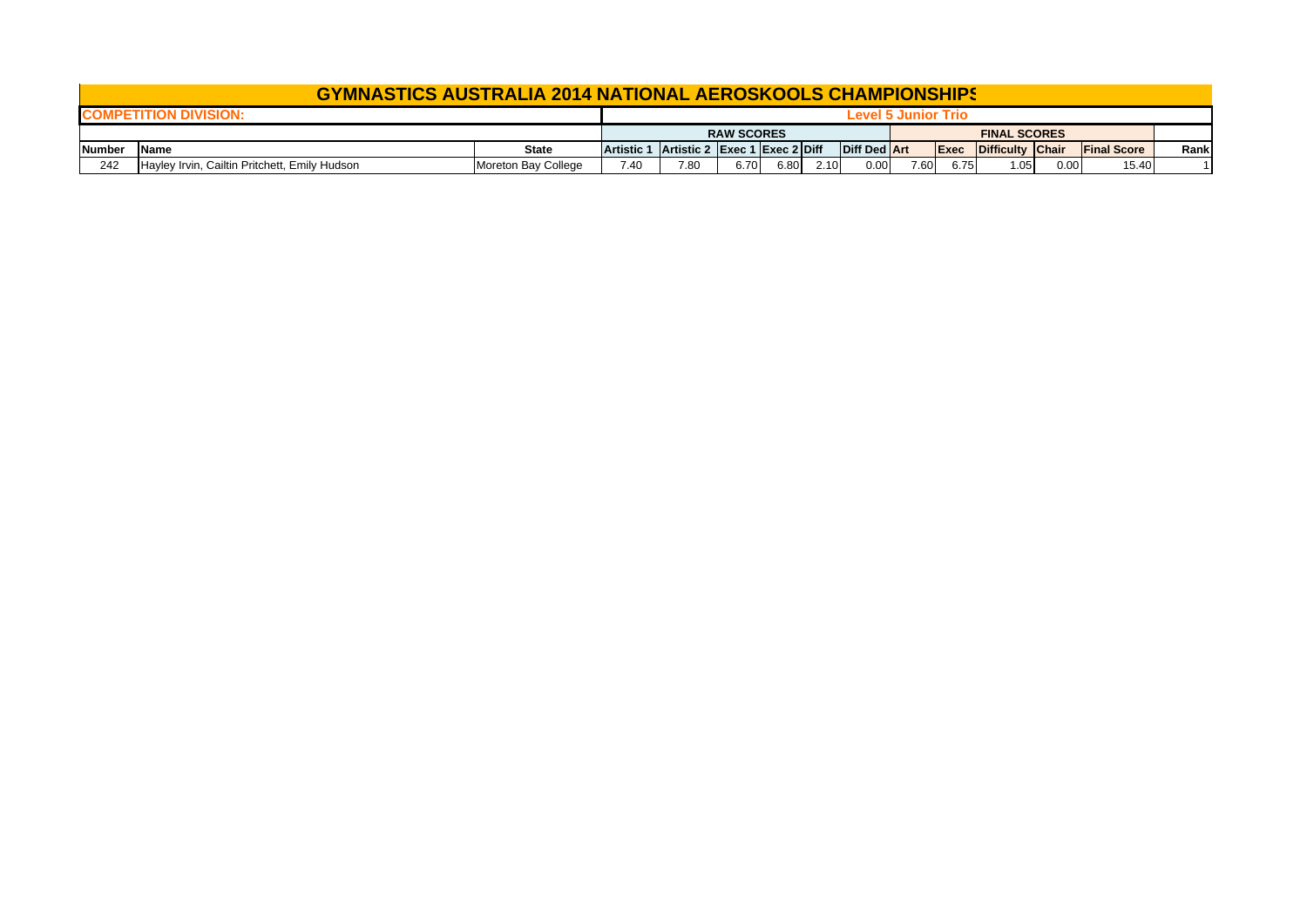|        | <b>GYMNASTICS AUSTRALIA 2014 NATIONAL AEROSKOOLS CHAMPIONSHIPS</b>               |                       |                   |                               |                   |      |      |                             |      |      |                              |      |                    |      |
|--------|----------------------------------------------------------------------------------|-----------------------|-------------------|-------------------------------|-------------------|------|------|-----------------------------|------|------|------------------------------|------|--------------------|------|
|        | <b>COMPETITION DIVISION:</b>                                                     |                       |                   |                               |                   |      |      | <b>Level 4 Senior Group</b> |      |      |                              |      |                    |      |
|        |                                                                                  |                       |                   |                               | <b>RAW SCORES</b> |      |      |                             |      |      | <b>FINAL SCORES</b>          |      |                    |      |
| Number | <b>Name</b>                                                                      | <b>State</b>          | <b>Artistic 1</b> | Artistic 2 Exec 1 Exec 2 Diff |                   |      |      | <b>Diff Ded Art</b>         |      |      | <b>Exec</b> Difficulty Chair |      | <b>Final Score</b> | Rank |
| 244    | Bridget Murray, Madeline Urquhart, Courtney Culverson,<br><b>Kimberley Dwyer</b> | Monte Sant Angelo     | 7.10              | 7.50                          | 5.90              | 6.50 | 0.80 | 0.00                        | 7.30 | 6.20 | 0.40                         | 0.00 | 13.90              |      |
| 246    | Joshlyn Tan, Kaitlin Boddy, Lily Watts, Bridgette Copsey                         | Thornbury High School | 7.70              | 7.40                          | 6.30              | 5.90 | 0.80 | 0.00                        | 7.55 | 6.10 | 0.40                         | 0.20 | 13.85              |      |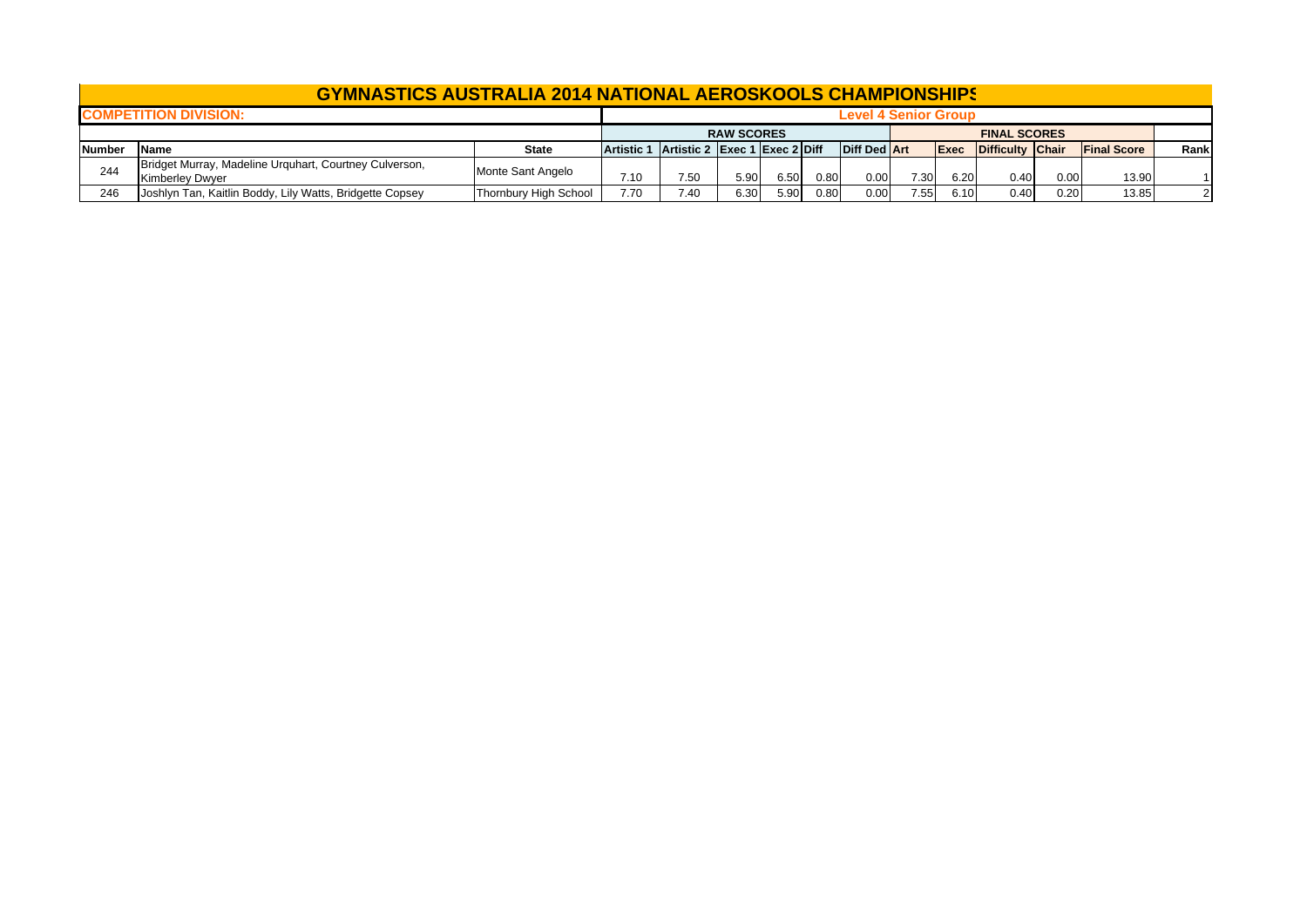|               | <b>GYMNASTICS AUSTRALIA 2014 NATIONAL AEROSKOOLS CHAMPIONSHIPS</b>                                  |                          |      |                                          |                   |      |      |                             |      |      |                     |      |                    |      |
|---------------|-----------------------------------------------------------------------------------------------------|--------------------------|------|------------------------------------------|-------------------|------|------|-----------------------------|------|------|---------------------|------|--------------------|------|
|               | <b>COMPETITION DIVISION:</b>                                                                        |                          |      |                                          |                   |      |      | <b>Level 3 Senior Group</b> |      |      |                     |      |                    |      |
|               |                                                                                                     |                          |      |                                          | <b>RAW SCORES</b> |      |      |                             |      |      | <b>FINAL SCORES</b> |      |                    |      |
| <b>Number</b> | Name                                                                                                | <b>State</b>             |      | Artistic 1 Artistic 2 Exec 1 Exec 2 Diff |                   |      |      | <b>Diff Ded Art</b>         |      | Exec | Difficulty Chair    |      | <b>Final Score</b> | Rank |
| 248           | Lauren Dienhoff, Maddie Bastow, Alex Mallows, Phoebe Conroy  Star Of the Sea College                |                          | 7.70 | 7.80                                     | 6.70              | 7.20 | 0.70 | 0.00                        | 7.75 | 6.95 | 0.35                | 0.00 | 15.05              |      |
| 254           | Ebony Biden, Anela Halilagic, Tori Kovach, Gayatri Juneja                                           | Suzanne Cory High School | 7.80 | 7.30                                     | 6.70              | 6.50 | 0.60 | 0.00                        | 7.55 | 6.60 | 0.30                | 0.00 | 14.45              |      |
| 250           | Serena Galvin, Bridgette Hagan, Tess Lockhart, Ginger<br>Danielson, Emma Grealish, Molly McLaughlin | Star Of the Sea College  | 7.10 | 7.30                                     | 6.60              | 6.10 | 0.20 | 0.00                        | 7.20 | 6.35 | 0.10                | 0.00 | 13.65              |      |
| 252           | Emily Nevell, Ruby Agatic, Cyd Barker-Peak, Imogen Thomas,<br>Bella Robinson                        | Star Of the Sea College  | 0.00 | 0.00                                     | 0.00              | 0.00 | 0.00 | 0.00                        | 0.00 | 0.00 | 0.00                | 0.00 | 0.00               |      |